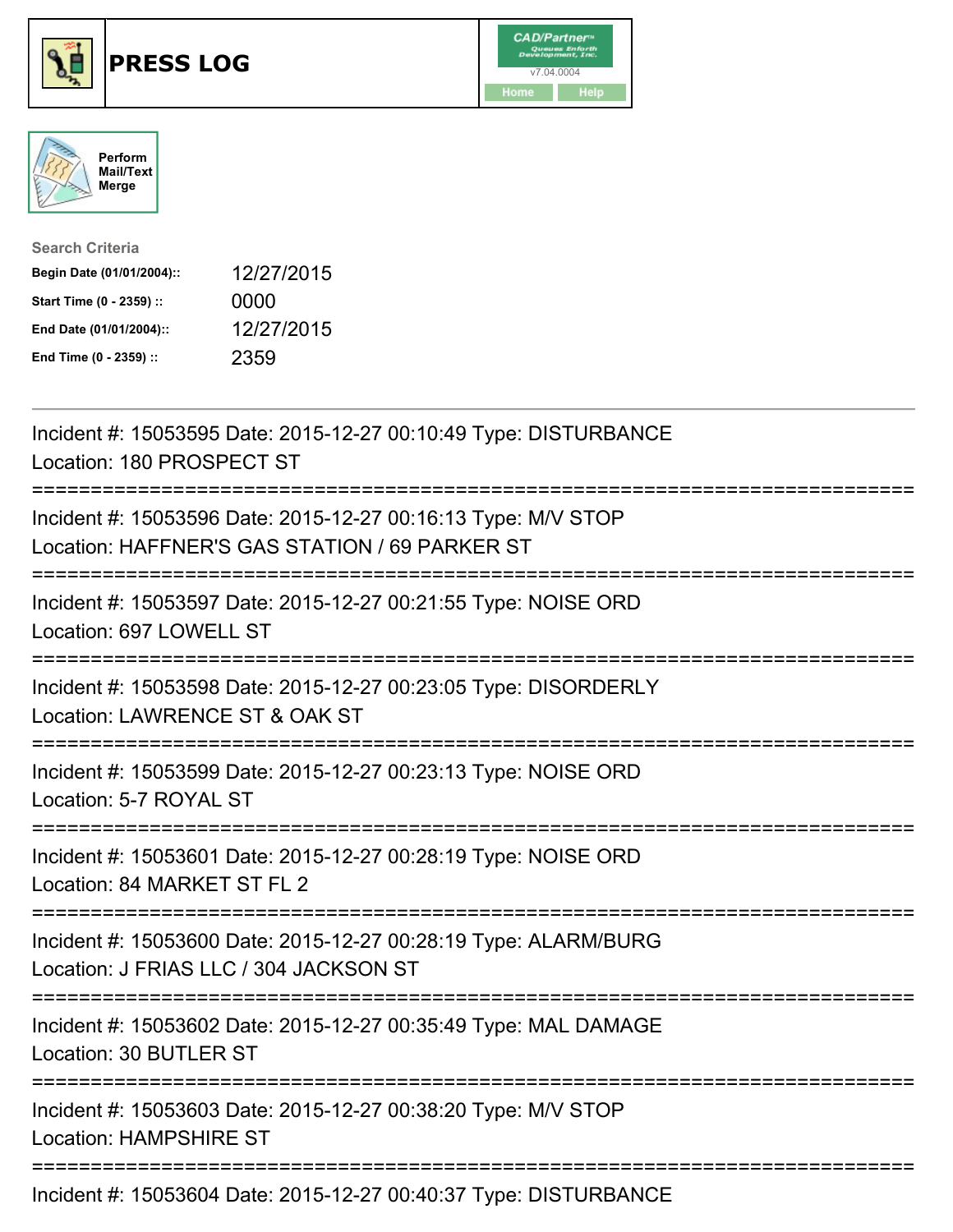| Location: GATEWAY PUB / 339 MERRIMACK ST                                                                                             |
|--------------------------------------------------------------------------------------------------------------------------------------|
| Incident #: 15053605 Date: 2015-12-27 00:41:01 Type: DISTURBANCE<br>Location: METHUEN ST & MILL ST                                   |
| Incident #: 15053607 Date: 2015-12-27 00:48:01 Type: NOISE ORD<br>Location: 120 HOWARD ST #11 FL 3                                   |
| Incident #: 15053606 Date: 2015-12-27 00:48:23 Type: NOISE ORD<br>Location: 84 MARKET ST FL 2                                        |
| ;====================<br>Incident #: 15053608 Date: 2015-12-27 00:51:32 Type: MAL DAMAGE<br>Location: 89 NEWBURY ST                  |
| Incident #: 15053609 Date: 2015-12-27 00:55:52 Type: SUS PERS/MV<br>Location: 11 BODWELL ST                                          |
| -------------------------------------<br>Incident #: 15053611 Date: 2015-12-27 01:04:54 Type: MISSING PERS<br>Location: 26 WILMOT ST |
| Incident #: 15053610 Date: 2015-12-27 01:05:33 Type: ALARMS<br>Location: SALVATION ARMY / 250 HAVERHILL ST                           |
| Incident #: 15053612 Date: 2015-12-27 01:13:00 Type: B&E/MV/PAST<br>Location: CANAL ST & MILL ST                                     |
| Incident #: 15053614 Date: 2015-12-27 01:15:01 Type: MEDIC SUPPORT<br>Location: 394 HOWARD ST FL 2                                   |
| Incident #: 15053613 Date: 2015-12-27 01:15:16 Type: NOISE ORD<br>Location: 23 EUTAW ST                                              |
| Incident #: 15053615 Date: 2015-12-27 01:15:40 Type: NOISE ORD<br>Location: 333 HAVERHILL ST                                         |
| Incident #: 15053616 Date: 2015-12-27 01:28:41 Type: DISTURBANCE<br>Location: 130 MELVIN ST                                          |
| Incident #: 15053617 Date: 2015-12-27 01:40:52 Type: ALARMS<br>Location: FERNANDEZ BEAUTY SALON / 402 BROADWAY                       |
| Incident #: 15053618 Date: 2015-12-27 01:41:01 Type: ALARM/BURG                                                                      |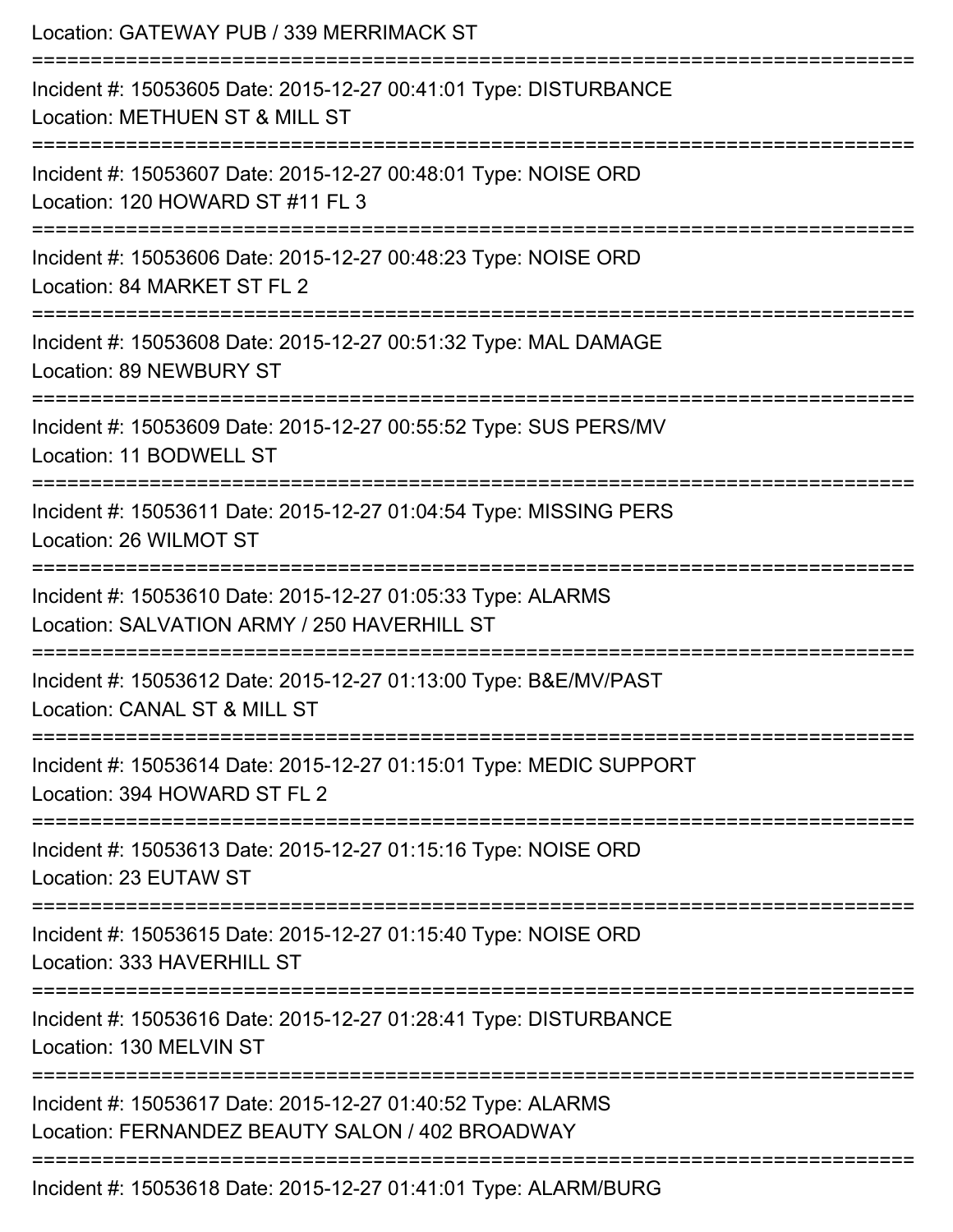| Incident #: 15053619 Date: 2015-12-27 01:42:02 Type: NOISE ORD<br>Location: 9 DORCHESTER ST                            |
|------------------------------------------------------------------------------------------------------------------------|
| Incident #: 15053620 Date: 2015-12-27 01:52:58 Type: NOISE ORD<br>Location: 22 SPRUCE ST FL 1ST                        |
| Incident #: 15053621 Date: 2015-12-27 01:53:55 Type: MAL DAMAGE<br>Location: 200 COMMON ST                             |
| Incident #: 15053622 Date: 2015-12-27 02:13:50 Type: DISTURBANCE<br><b>Location: ALLYN TER</b>                         |
| Incident #: 15053623 Date: 2015-12-27 02:14:15 Type: M/V STOP<br>Location: HAVERHILL ST & LAWRENCE ST                  |
| Incident #: 15053624 Date: 2015-12-27 02:21:58 Type: AUTO ACC/NO PI<br>Location: LAWRENCE ST & FITZ ST                 |
| Incident #: 15053625 Date: 2015-12-27 02:29:12 Type: ROBBERY ARMED<br>Location: 29 DRACUT ST                           |
| Incident #: 15053626 Date: 2015-12-27 02:35:29 Type: DISTURBANCE<br>Location: LAWRENCE GENERAL HOSPITAL / 1 GENERAL ST |
| Incident #: 15053627 Date: 2015-12-27 02:49:24 Type: NOISE ORD<br>Location: 143 PROSPECT ST                            |
| Incident #: 15053628 Date: 2015-12-27 03:02:57 Type: FIGHT<br><b>Location: 55 FRANKLIN ST</b>                          |
| Incident #: 15053629 Date: 2015-12-27 03:30:59 Type: DISTURBANCE<br>Location: 57 FRANKLIN ST FL 3RD                    |
| Incident #: 15053630 Date: 2015-12-27 04:12:46 Type: ALARMS<br>Location: EL PILON MARKET / 262 HAMPSHIRE ST            |
| Incident #: 15053631 Date: 2015-12-27 04:17:01 Type: MAL DAMAGE<br>Location: 49 SPRINGFIELD ST                         |
| Incident #: 15053632 Date: 2015-12-27 05:05:55 Type: DOMESTIC/PROG                                                     |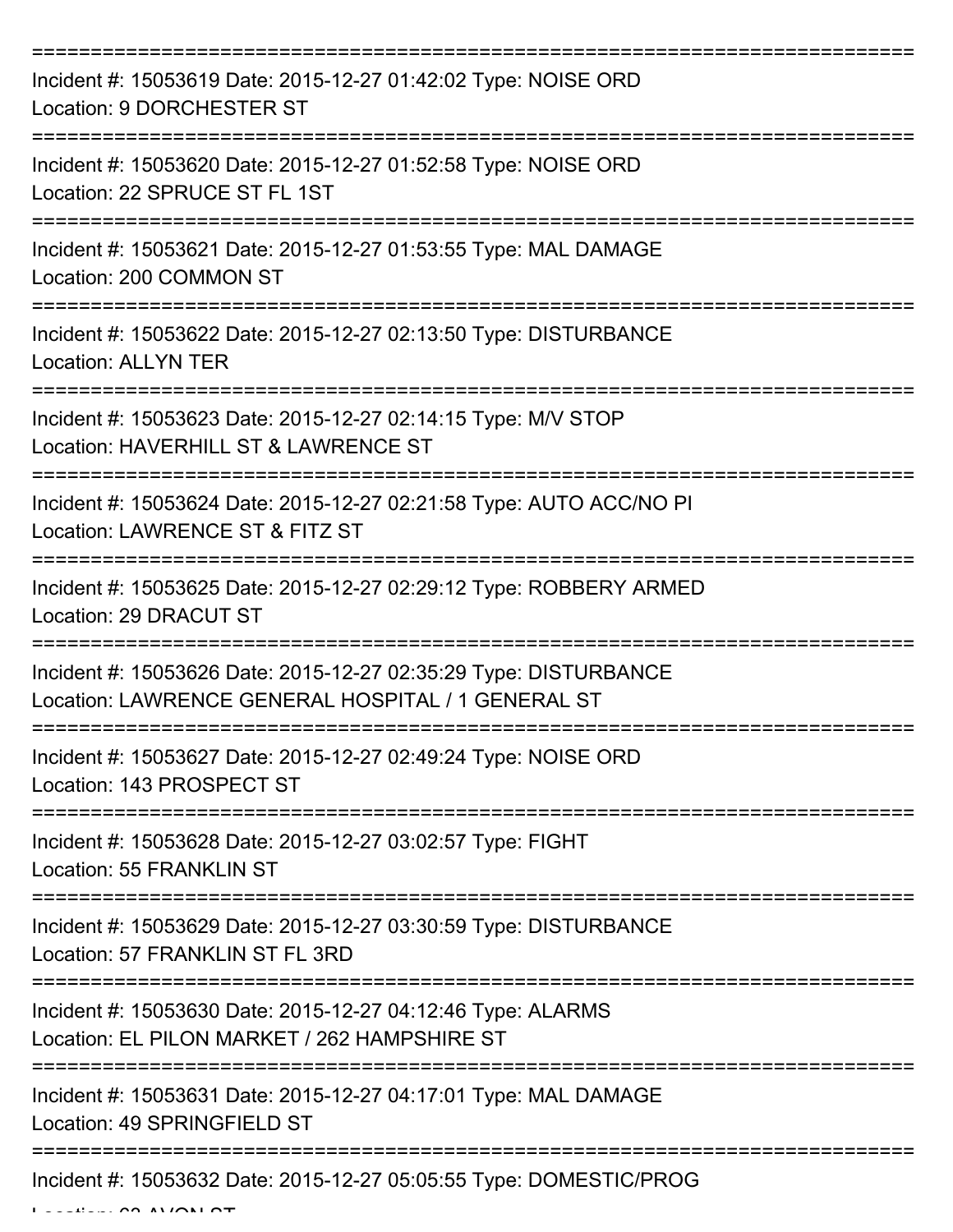| Incident #: 15053633 Date: 2015-12-27 05:08:37 Type: DISTURBANCE<br>Location: 219 PARK ST                  |
|------------------------------------------------------------------------------------------------------------|
| Incident #: 15053634 Date: 2015-12-27 05:11:53 Type: SUS PERS/MV<br>Location: 91 BELKNAP ST                |
| Incident #: 15053635 Date: 2015-12-27 05:12:15 Type: TRESPASSING<br>Location: 77 BOXFORD ST                |
| Incident #: 15053636 Date: 2015-12-27 05:25:15 Type: DISTURBANCE<br>Location: 19 BROOK ST FL 4             |
| Incident #: 15053637 Date: 2015-12-27 05:55:22 Type: MEDIC SUPPORT<br>Location: 169 WILLOW ST FL 2         |
| Incident #: 15053638 Date: 2015-12-27 05:57:44 Type: A&B D/W PAST<br>Location: SEVEN ELEVEN / 370 BROADWAY |
| Incident #: 15053639 Date: 2015-12-27 06:31:00 Type: SHOTS FIRED<br>Location: 813 ESSEX ST                 |
| Incident #: 15053640 Date: 2015-12-27 07:10:41 Type: PARK & WALK<br>Location: 205 BROADWAY                 |
| Incident #: 15053641 Date: 2015-12-27 07:11:26 Type: INVEST CONT<br>Location: 155 LAWRENCE ST              |
| Incident #: 15053642 Date: 2015-12-27 07:23:23 Type: MEDIC SUPPORT<br>Location: 87 SUMMER ST               |
| Incident #: 15053643 Date: 2015-12-27 07:43:10 Type: MEDIC SUPPORT<br>Location: 2 HIGHGATE ST              |
| Incident #: 15053644 Date: 2015-12-27 07:43:49 Type: MEDIC SUPPORT<br>Location: BROADWAY & GREEN ST        |
| Incident #: 15053645 Date: 2015-12-27 08:04:34 Type: M/V STOP<br>Location: ANDOVER ST & BELKNAP ST         |
| Incident #: 15053646 Date: 2015-12-27 08:16:18 Type: M/V STOP                                              |

Location: ANDOVED CT & BEACON ST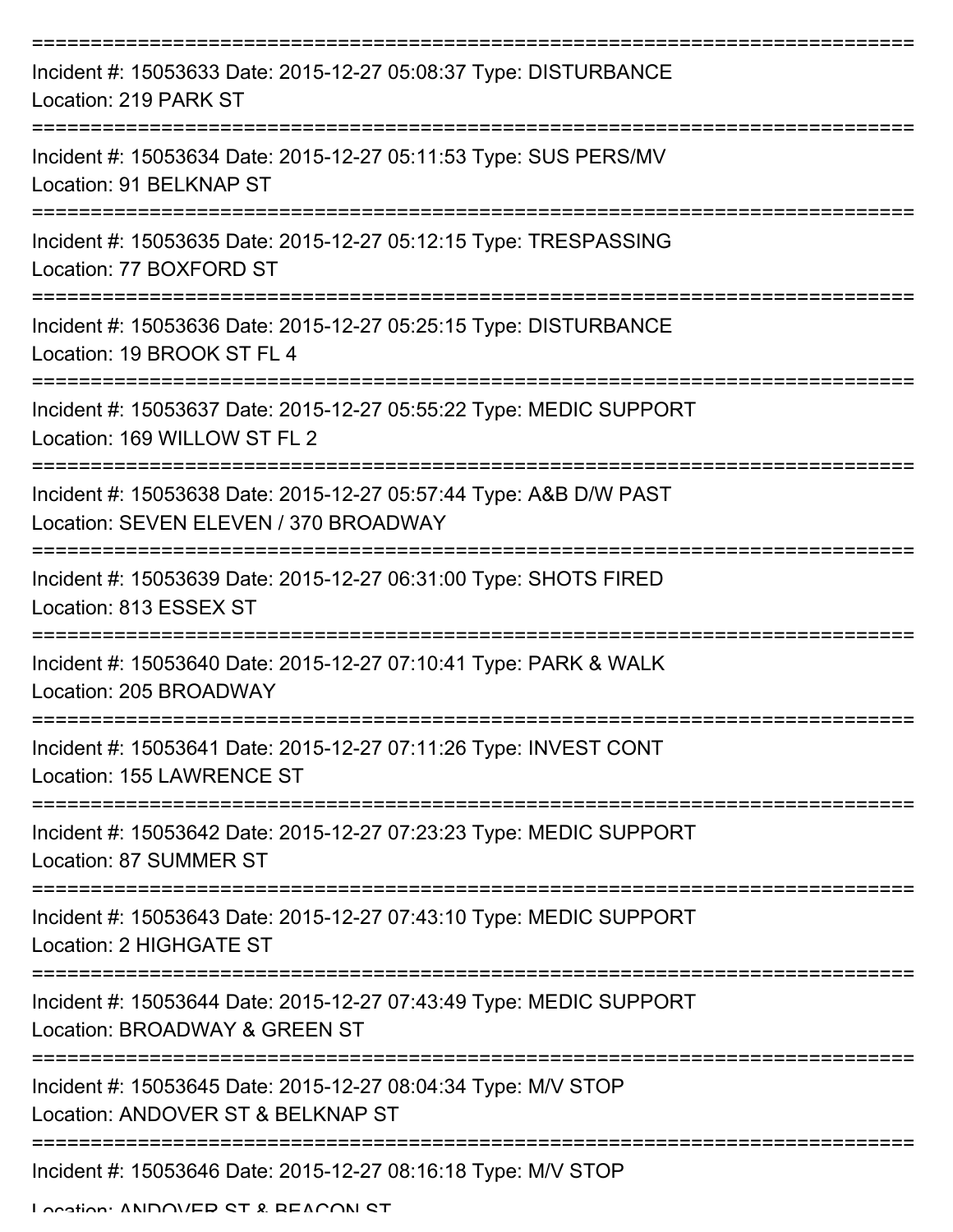| Incident #: 15053647 Date: 2015-12-27 08:46:46 Type: ALARMS<br>Location: WILESS SALES / 60 ISLAND ST FL 1       |
|-----------------------------------------------------------------------------------------------------------------|
| Incident #: 15053648 Date: 2015-12-27 09:12:29 Type: ALARM/BURG<br>Location: 65 DURSO AV                        |
| Incident #: 15053649 Date: 2015-12-27 09:34:10 Type: STOL/MV/PAS<br>Location: 51 MYRTLE ST                      |
| Incident #: 15053650 Date: 2015-12-27 09:44:05 Type: CK WELL BEING<br>Location: 26 BOEHM ST                     |
| Incident #: 15053651 Date: 2015-12-27 09:54:43 Type: DISTURBANCE<br>Location: 87 SUMMER ST                      |
| Incident #: 15053652 Date: 2015-12-27 10:00:35 Type: SUICIDE ATTEMPT<br>Location: 6 FAIRMONT ST                 |
| Incident #: 15053653 Date: 2015-12-27 11:05:21 Type: AUTO ACC/NO PI<br>Location: ESSEX ST & FLORAL ST           |
| Incident #: 15053654 Date: 2015-12-27 11:07:51 Type: M/V STOP<br>Location: 94 MARGIN ST                         |
| Incident #: 15053655 Date: 2015-12-27 11:09:13 Type: ALARM/BANK<br>Location: 450 ESSEX ST                       |
| --------------<br>Incident #: 15053656 Date: 2015-12-27 11:15:01 Type: VIO CITY ORD<br>Location: 76-78 SALEM ST |
| Incident #: 15053657 Date: 2015-12-27 11:44:33 Type: SUS PERS/MV<br>Location: MERRIMACK ST & S UNION ST         |
| Incident #: 15053658 Date: 2015-12-27 11:49:28 Type: MAL DAMAGE<br>Location: 182 ANDOVER ST                     |
| Incident #: 15053659 Date: 2015-12-27 12:15:36 Type: MAL DAMAGE<br>Location: LOWELL ST & TOWER HILL ST          |
| Incident #: 15053660 Date: 2015-12-27 12:28:44 Type: TRESPASSING                                                |

Location: INMAN ST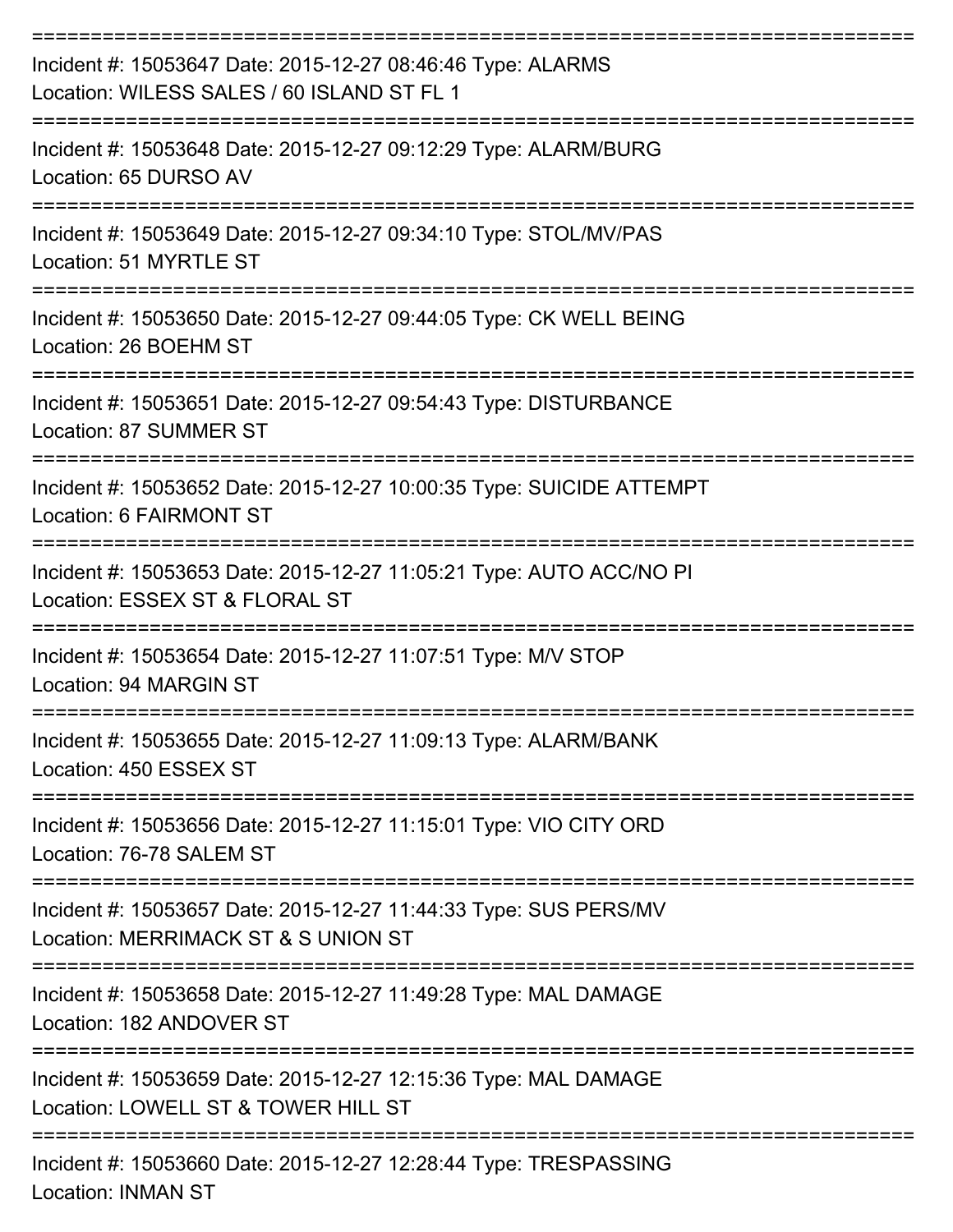| Incident #: 15053661 Date: 2015-12-27 12:41:26 Type: MAL DAMAGE<br>Location: 262 E HAVERHILL ST                                  |
|----------------------------------------------------------------------------------------------------------------------------------|
| ==========================<br>Incident #: 15053662 Date: 2015-12-27 12:52:38 Type: B&E/PROG<br>Location: 618 LOWELL ST           |
| Incident #: 15053663 Date: 2015-12-27 12:52:58 Type: NOISE ORD<br>Location: 4 INMAN ST #25<br>================================== |
| Incident #: 15053664 Date: 2015-12-27 13:11:07 Type: ALARM/BURG<br>Location: 135 FERRY ST                                        |
| Incident #: 15053665 Date: 2015-12-27 13:29:33 Type: HIT & RUN M/V<br>Location: 65 JAMAICA ST                                    |
| Incident #: 15053666 Date: 2015-12-27 13:39:42 Type: AUTO ACC/UNK PI<br>Location: MILTON ST & PROVIDENCE ST                      |
| Incident #: 15053667 Date: 2015-12-27 13:40:40 Type: DISTURBANCE<br>Location: 220 S BROADWAY                                     |
| Incident #: 15053668 Date: 2015-12-27 13:49:00 Type: B&E/MV/PAST<br>Location: 180 COMMON ST                                      |
| Incident #: 15053669 Date: 2015-12-27 14:14:05 Type: ASSSIT OTHER PD<br>Location: GULF STATION / 325 WINTHROP AV                 |
| Incident #: 15053670 Date: 2015-12-27 14:15:57 Type: LOST PROPERTY<br>Location: HAFFNERS GAS STATION / 262 LAWRENCE ST           |
| Incident #: 15053671 Date: 2015-12-27 14:24:26 Type: 911 HANG UP<br>Location: 116 GARDEN ST                                      |
| Incident #: 15053672 Date: 2015-12-27 14:28:49 Type: CK WELL BEING<br>Location: 13 JORDAN ST                                     |
| Incident #: 15053673 Date: 2015-12-27 14:30:19 Type: DOMESTIC/PROG<br>Location: CANAL ST & UNION ST                              |
| Incident #: 15053674 Date: 2015-12-27 14:30:54 Type: ALARM/BURG<br>Location: 133 MARGIN ST                                       |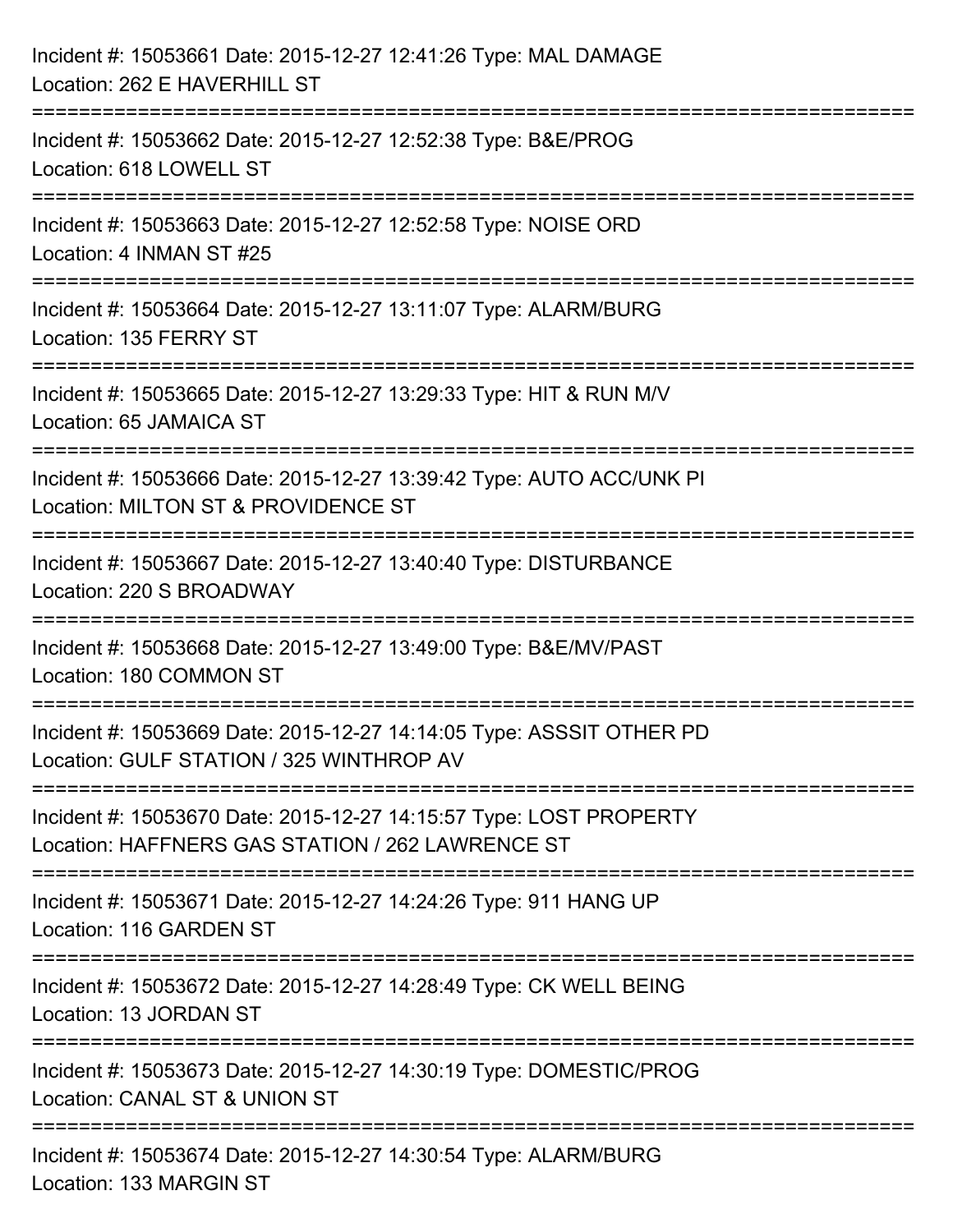| Incident #: 15053675 Date: 2015-12-27 14:42:24 Type: AUTO ACC/NO PI<br>Location: CHICKERING ST & WINTHROP AV                    |
|---------------------------------------------------------------------------------------------------------------------------------|
| Incident #: 15053676 Date: 2015-12-27 14:48:44 Type: AUTO ACC/PI<br>Location: EXCHANGE ST & LAWRENCE ST                         |
| Incident #: 15053677 Date: 2015-12-27 15:17:54 Type: ALARM/BURG<br>Location: 59 ALDER ST                                        |
| Incident #: 15053678 Date: 2015-12-27 16:02:20 Type: MV/BLOCKING<br>Location: 14 LEXINGTON ST                                   |
| Incident #: 15053679 Date: 2015-12-27 16:27:45 Type: MAL DAMAGE<br>Location: 246 FARNHAM ST                                     |
| Incident #: 15053680 Date: 2015-12-27 16:29:36 Type: DISTURBANCE<br>Location: 252 S BROADWAY                                    |
| Incident #: 15053681 Date: 2015-12-27 16:52:13 Type: 911 HANG UP<br>Location: 7 FOREST ST                                       |
| Incident #: 15053682 Date: 2015-12-27 16:54:46 Type: LARCENY/PAST<br>Location: 408 LOWELL ST                                    |
| Incident #: 15053683 Date: 2015-12-27 17:23:12 Type: INVEST CONT<br>Location: 150 FARNHAM ST                                    |
| Incident #: 15053684 Date: 2015-12-27 17:29:58 Type: NEIGHBOR PROB<br>Location: 55 OSGOOD ST                                    |
| Incident #: 15053685 Date: 2015-12-27 17:46:00 Type: B&E/MV/PROG<br>Location: COMMON ST & LAWRENCE ST                           |
| Incident #: 15053686 Date: 2015-12-27 17:46:12 Type: DOMESTIC/PROG<br>Location: 348 HAVERHILL ST #8                             |
| ================================<br>Incident #: 15053687 Date: 2015-12-27 17:51:14 Type: INVEST CONT<br>Location: 151 WILLOW ST |
| Incident #: 15053688 Date: 2015-12-27 17:56:09 Type: ALARM/BURG<br>Location: RESD; JOHN HERNANDEZ / 167 LAWRENCE ST             |

===========================================================================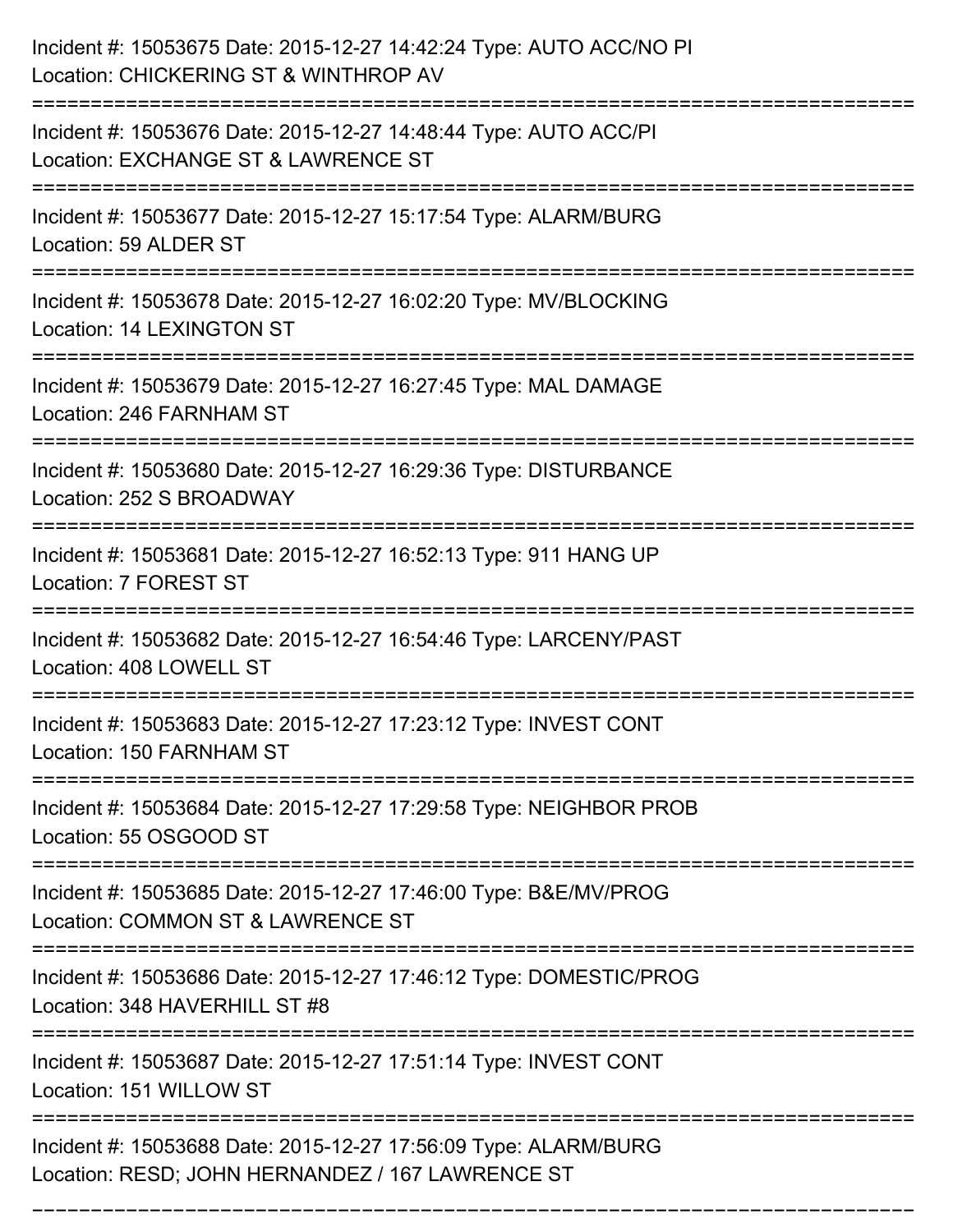| Incident #: 15053689 Date: 2015-12-27 18:03:51 Type: M/V STOP<br>Location: BROADWAY & ESSEX ST<br>=========================        |
|------------------------------------------------------------------------------------------------------------------------------------|
| Incident #: 15053690 Date: 2015-12-27 18:15:11 Type: M/V STOP<br>Location: 258 S UNION ST                                          |
| Incident #: 15053691 Date: 2015-12-27 18:32:11 Type: DOMESTIC/PROG<br>Location: CARVER ST & SALEM ST<br>=========================  |
| Incident #: 15053692 Date: 2015-12-27 18:54:39 Type: MEDIC SUPPORT<br>Location: 32 LAWRENCE ST                                     |
| Incident #: 15053693 Date: 2015-12-27 18:56:22 Type: HIT & RUN M/V<br>Location: 57 W LAUREL ST<br>================================ |
| Incident #: 15053694 Date: 2015-12-27 18:58:38 Type: M/V STOP<br>Location: KENT ST & S UNION ST                                    |
| Incident #: 15053695 Date: 2015-12-27 19:02:20 Type: DISTURBANCE<br>Location: 83 WHITE ST FL 2                                     |
| Incident #: 15053696 Date: 2015-12-27 19:03:36 Type: DISTURBANCE<br><b>Location: MELROSE ST</b>                                    |
| Incident #: 15053697 Date: 2015-12-27 19:22:14 Type: A&B PROG<br><b>Location: CANTON</b>                                           |
| Incident #: 15053698 Date: 2015-12-27 19:24:25 Type: DOMESTIC/PROG<br>Location: 9 ELM ST                                           |
| Incident #: 15053699 Date: 2015-12-27 19:28:38 Type: KEEP PEACE<br>Location: 17 CLINTON CT                                         |
| Incident #: 15053700 Date: 2015-12-27 19:46:32 Type: SHOTS FIRED<br>Location: ANDOVER ST & BEACON ST                               |
| Incident #: 15053701 Date: 2015-12-27 19:47:27 Type: SHOTS FIRED<br>Location: 1 THORNTON AV                                        |
| Incident #: 15053702 Date: 2015-12-27 19:59:49 Type: UNKNOWN PROB<br>Location: 245 JACKSON ST #2 FL 2                              |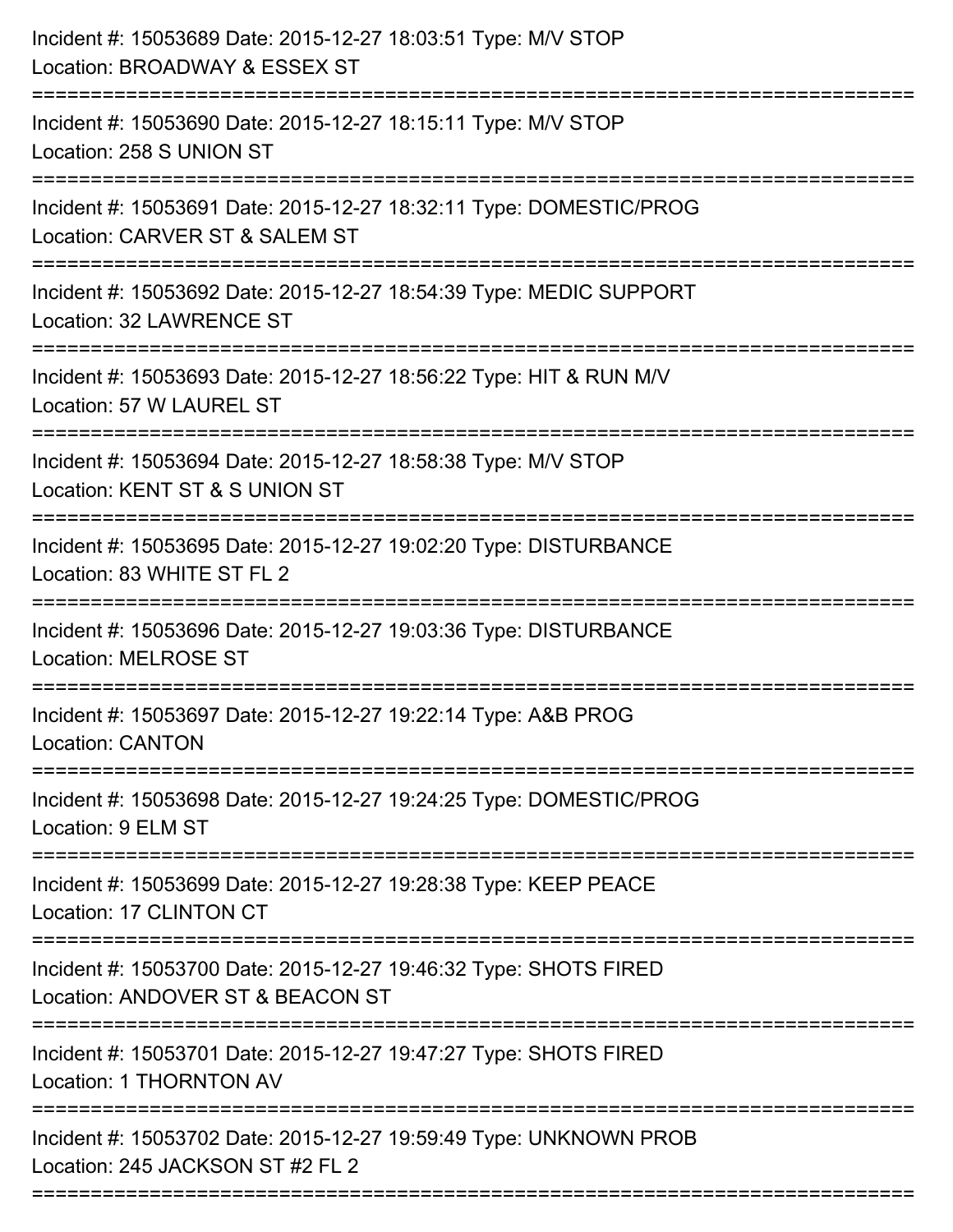Location: 317 HAMPSHIRE ST #D

| Incident #: 15053704 Date: 2015-12-27 20:15:45 Type: ALARM/BURG<br>Location: SMS ENTERPRIZW / 60 BROOK ST                             |
|---------------------------------------------------------------------------------------------------------------------------------------|
| Incident #: 15053705 Date: 2015-12-27 20:39:45 Type: M/V STOP<br>Location: KINGSTON ST & S BROADWAY                                   |
| Incident #: 15053706 Date: 2015-12-27 20:42:06 Type: M/V STOP<br><b>Location: FALLS BRIDGE</b>                                        |
| Incident #: 15053707 Date: 2015-12-27 20:46:13 Type: A&B D/W PAST<br>Location: 61 E DALTON ST                                         |
| Incident #: 15053708 Date: 2015-12-27 20:53:29 Type: TENANT PROB<br>Location: 211 E HAVERHILL ST                                      |
| Incident #: 15053709 Date: 2015-12-27 21:05:41 Type: M/V STOP<br>Location: 25 CROSS ST                                                |
| Incident #: 15053710 Date: 2015-12-27 21:07:08 Type: M/V STOP<br>Location: 439 S UNION ST                                             |
| Incident #: 15053711 Date: 2015-12-27 21:12:41 Type: LOST PROPERTY<br>Location: 31 NESMITH ST                                         |
| Incident #: 15053712 Date: 2015-12-27 21:28:38 Type: ALARM/BURG<br>Location: AMABLE SUPERMARKET / 304 JACKSON ST                      |
| ==================<br>Incident #: 15053713 Date: 2015-12-27 21:42:36 Type: NOISE ORD<br>Location: MAKARENA RESTAURANT / 150 COMMON ST |
| Incident #: 15053716 Date: 2015-12-27 22:14:39 Type: MAL DAMAGE<br>Location: 196 JACKSON ST                                           |
| Incident #: 15053714 Date: 2015-12-27 22:15:01 Type: M/V STOP<br>Location: AVON ST & JACKSON ST                                       |
| Incident #: 15053715 Date: 2015-12-27 22:16:33 Type: M/V STOP<br>Location: 234 HAMPSHIRE ST                                           |
|                                                                                                                                       |